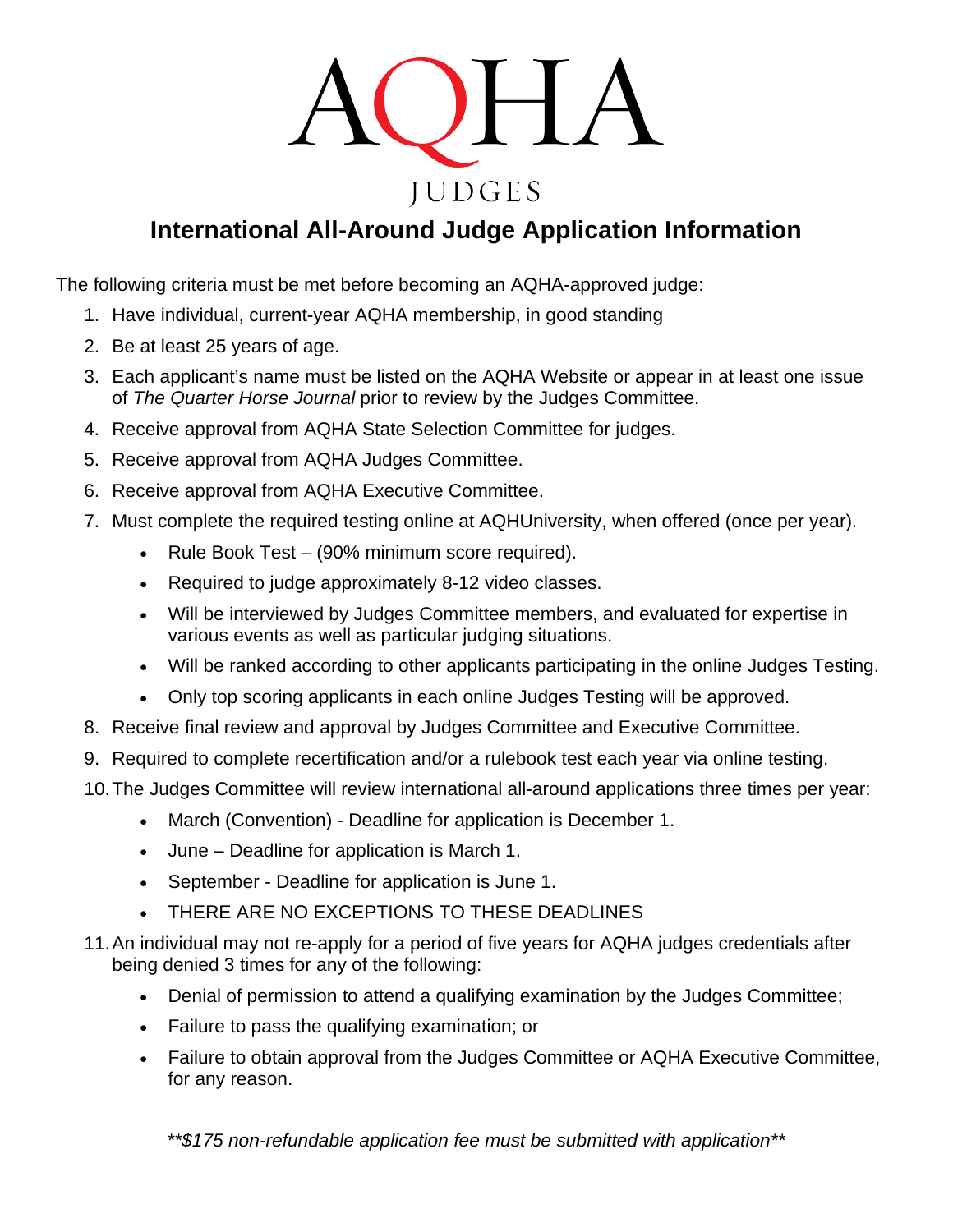# **As of October 1, 2021, all AQHA judge applications MUST BE submitted electronically.**

The online application may be started, saved, and continued later. The application requires the following information and questions:

#### **APPLICANT INFORMATION**

- Name, Address, Email, Phone Number, Date of Birth
- Photograph (*The photograph should include only the head and shoulders of the applicant. The photo does not have to be professionally done; it can be a snapshot. You should be dressed in the attire that you would wear to judge a horse show.)*
- Primary Occupation, Education

## **AQHA MEMBERSHIP INFORMATION**

- AQHA ID Number (A current, individual membership is requirement to complete your application. [Click here](https://www.aqha.com/aqha-memberships) to renew your membership or join AQHA.)
- Are you a member of a local, state or provincial AQHA Affiliate? If yes, please list
- Have you ever held an office in a local, state or provincial AQHA Affiliate? If yes, please list
- Have you ever held an office or committee assignment in any equine association? If yes, please list
- Are you a current AQHA Professional Horseman/Horsewoman?
- Have you enrolled in a course on [AQHUniversity](https://aqhaorg-my.sharepoint.com/personal/sreynolds_aqha_org/Documents/showing.aqhuniversity.com) or previously attended an AQHA Judges Educational Seminar? If yes, what course did you enroll in or when did you attend?
- Have you ever been suspended, placed on probation, denied membership, or had your membership terminated by any equine-related association?
- Have you ever been placed on probation as a judge or had a Judges Card suspended or terminated by any organization?

### **REFERENCES**

- You must have 3 reference forms submitted to complete your application. A link to fill out the reference form will be emailed to the addresses provided.
- Required references include 1 from an AQHA-approved judge, 1 from an AQHA member and 1 from a character reference not involved in the American Quarter Horse industry. List those individuals submitting references on your behalf: Name, Location, Email
- The reference form can be [found](https://www.aqha.com/judge-applicant-reference-form) here.